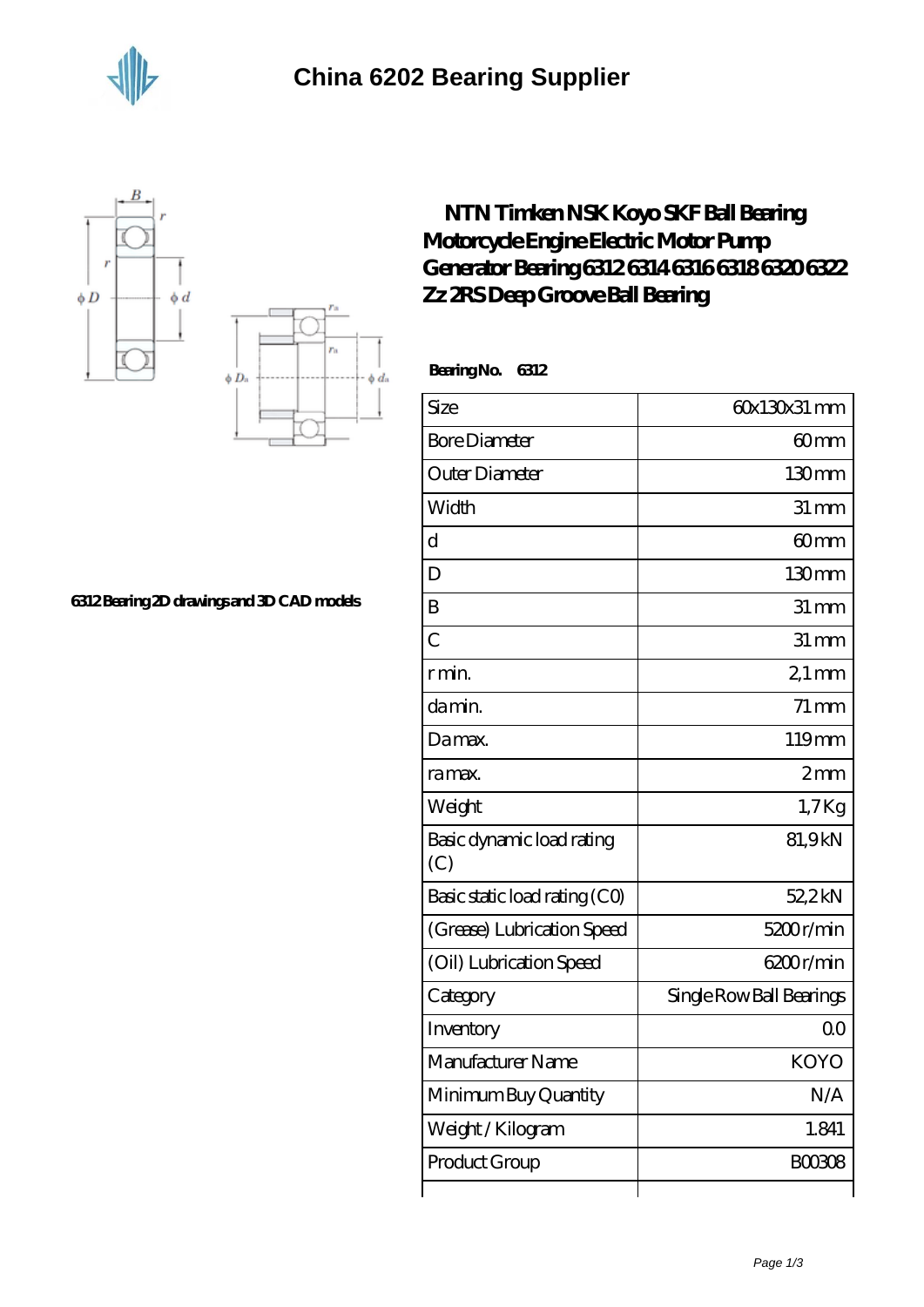

## **[China 6202 Bearing Supplier](https://jonathanandsylvia.com)**

| Enclosure                          | Open                                                                                                                                                                         |
|------------------------------------|------------------------------------------------------------------------------------------------------------------------------------------------------------------------------|
| Precision Class                    | ABEC 1   ISO PO                                                                                                                                                              |
| Maximum Capacity / Filling<br>Slot | No                                                                                                                                                                           |
| Rolling Element                    | <b>Ball Bearing</b>                                                                                                                                                          |
| Snap Ring                          | No                                                                                                                                                                           |
| Internal Special Features          | No                                                                                                                                                                           |
| Cage Material                      | Steel                                                                                                                                                                        |
| Internal Clearance                 | CO-Medium                                                                                                                                                                    |
| Inch - Metric                      | Metric                                                                                                                                                                       |
| Long Description                   | 60MM Bore; 130MM<br>Outside Diameter; 31MM<br>Outer Race Diameter;<br>Open; Ball Bearing; ABEC 1<br>ISO PQ No Filling Slot; No<br>Snap Ring, No Internal<br>Special Features |
| Category                           | Single Row Ball Bearing                                                                                                                                                      |
| <b>UNSPSC</b>                      | 31171504                                                                                                                                                                     |
| Harmonized Tariff Code             | 8482105068                                                                                                                                                                   |
| Noun                               | Bearing                                                                                                                                                                      |
| Keyword String                     | Ball                                                                                                                                                                         |
| Manufacturer URL                   | http://www.koyousa.com                                                                                                                                                       |
| Manufacturer Item Number           | 6312                                                                                                                                                                         |
| Weight/LBS                         | 4055                                                                                                                                                                         |
| Outside Diameter                   | 5.118Inch   130Millimeter                                                                                                                                                    |
| Outer Race Width                   | 1.22 Inch   31 Millimeter                                                                                                                                                    |
| Bore                               | 2362Inch   60Millimeter                                                                                                                                                      |
| Bearing No.                        | 6312                                                                                                                                                                         |
| r(min)                             | 21                                                                                                                                                                           |
| Cr                                 | 102                                                                                                                                                                          |
| CQr                                | 522                                                                                                                                                                          |
| Cu                                 | 395                                                                                                                                                                          |
| fO                                 | 132                                                                                                                                                                          |
|                                    |                                                                                                                                                                              |